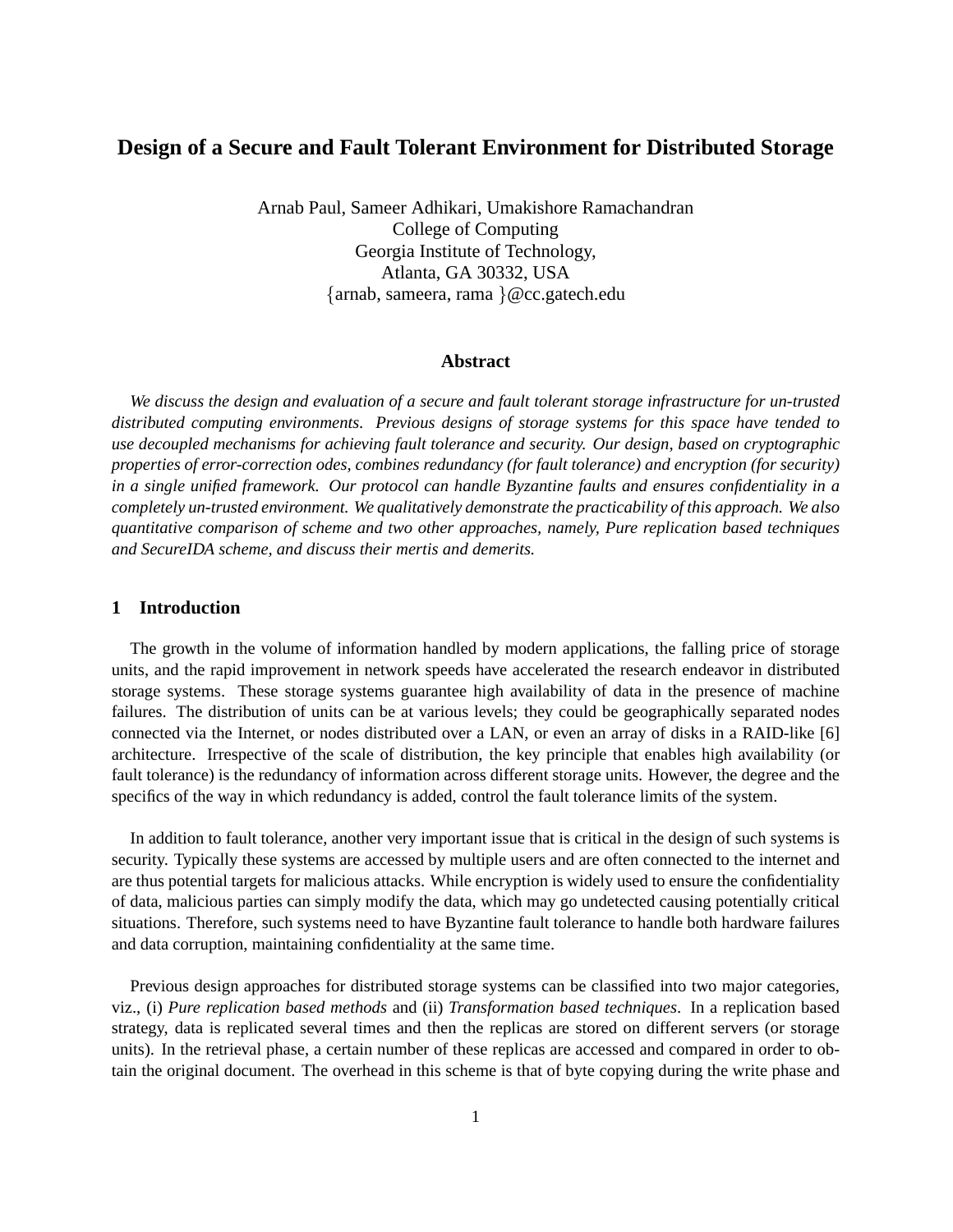that of the comparison cost during the read phase. However, this simple design leads to very high space complexity. Additionally, to ensure confidentiality of data, documents must be encrypted, thus adding the encryption/decryption costs to the write/read latencies.

A transformation based scheme can be viewed as a mapping from a lower dimensional space to higher dimensional one. A document of length m is inflated in size to length  $n (n > m)$ . The inflated document is now split into multiple pieces and each piece is stored on one of the storage units. The original document can be reconstructed even if some of the pieces are missing. Seminal work in this area by Rabin [26] showed how to design such a scheme to obtain a fault tolerant storage. Intuitively, such a scheme can also be modified to guarantee data confidentiality, provided no more than a specified maximum number of servers (storing the data pieces) ever collude to extract the data. It is also known that this scheme is in general highly space optimal, requiring minimal redundancy to enable a certain degree of availability. However, this scheme no longer remains secure while deployed over a completely untrusted set of servers, i.e., all of them are allowed to collude to extract the document. Encryption has to be added to safeguard the data increasing the associated access cost.

A variant of the transformation-based approach uses error correction codes (ECC). Designs for distributed storage systems based on error correction code have been proposed by some researchers [2, 32]. ECC based techniques provide redundancy in a space optimal way, leading to a space-optimal design for reliability.

In this thesis, we present SAFE, an ECC based scheme, that combines fault tolerance and encryption in a single set of operations. In particular we exploit cryptographic properties of some specific error correcting codes, such as generalized Reed-Solomon codes and Goppa codes [25], that allow us to use a single transformation that adds both redundancy and encryption to the data. One main feature of our system is the reduced key management overhead and therefore reduction in security risks. For large distributed storage, keymanagement is a significant problem, which is further aggravated by symmetric-key encryption. To avoid such glitches, different techniques have been proposed. Use of public-private key pairs for every participant reduces the key overhead; for using symmetric key, one needs to maintain a key for every writer-reader pair of data which leads to potentially  $\mathcal{O}(n^2)$  keys to be maintained. Moreover, given that every participant is not equally secure, compromising the weaker parties leads to secret key being revealed. Public-private key pairs need only  $\mathcal{O}(n)$  keys to be maintained, one pair for each participant. We use this to our advantage; the codes that are used to provide fault tolerance can also be exploited to provide security with almost no additional computational cost. The other properties of the proposed scheme are (1) fast writes, and (2) absolute data integrity. These properties are in line with two observations about storage systems.

*Dominance of writes over reads***:** In many secure distributed collaborations, there are many more writes(updates) than reads. Consider a standrad CVS application. Although the shared files are supposed to be accessed concurrently, typically there is little overlap between the work-hours of the individual users. However, the users keep checking in their local copies with every small update under the presumption that any other user should have access to the most recent version. Hence a single read is usually followed by multiple writes [12]. As another example, one can think of a smart home enabled with multiple sensors and data aggregators that capture and store information in a continuous fashion. However, only parts of them are typically analyzed at a later point of time depending on what needs to be analyzed. To this end, we note that Goppa codes provide *fast* joint encryption-replication. The read operation is comparatively slower to other alternatives. However, in a write-dominated system this design choice is a reasonable one.

*Probabilistic guarantee of compare by Hashing* Although cryptographic hashing has been accepted as a standard and unquestionable technique to verify data-integrity, the guarantee is only probabilistic. First, this may not simply be acceptable for certain critical data such as medical records. Second, despite the argument that hash-collision probabilities are less than probabilities of hardware faults, this argument is true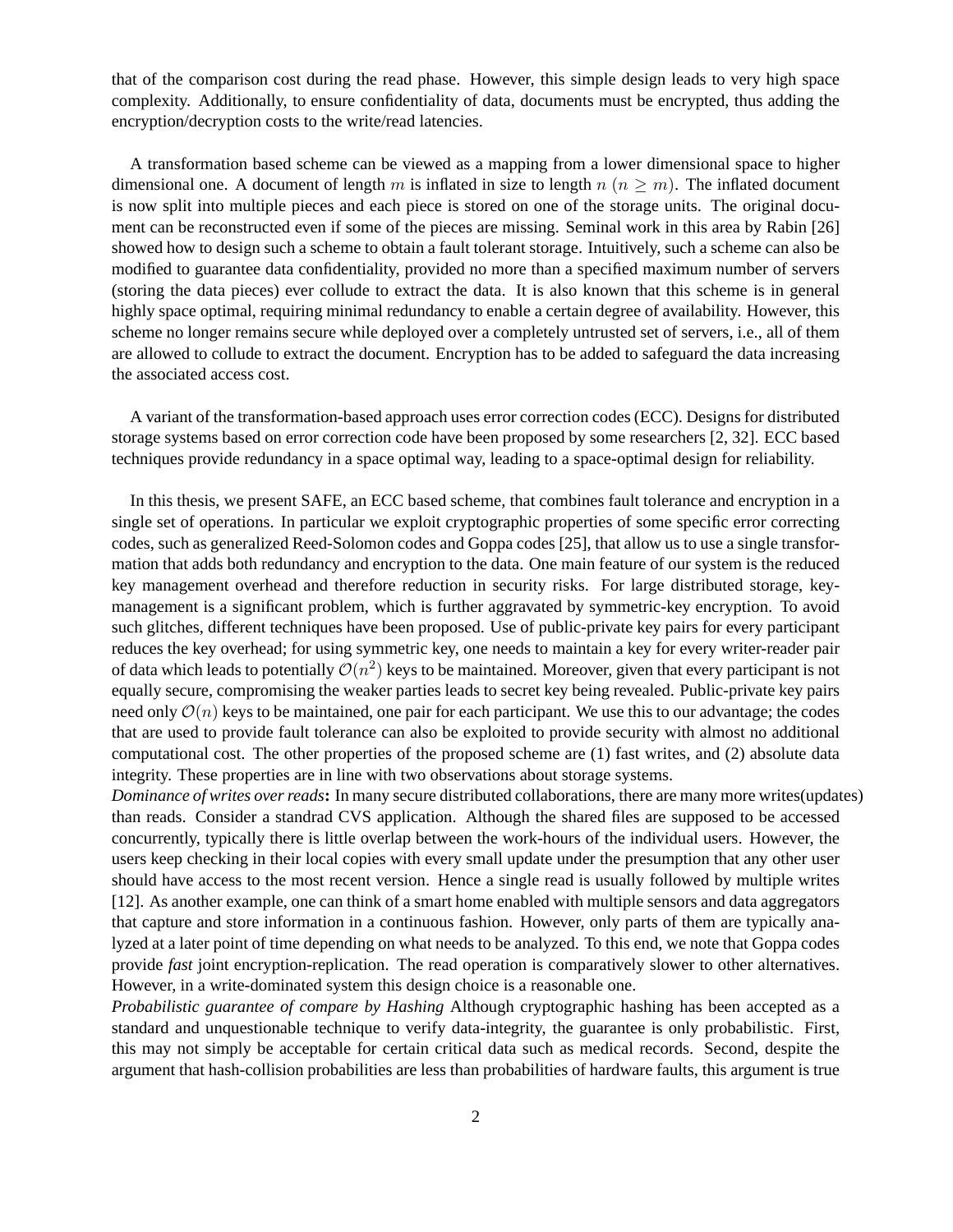only for completely random inputs. Further there has been recent evidence that it may not be as risk free as commonly envisaged [9]. As we will see in later sections, some alternative design principles depend heavily on hashing while our design does not.

The contribution of this paper is two fold. First, we present the design for a Secure And Fault tolerant Environment for data storage (SAFE). Second we evaluate the performance of our system with respect to the alternatives. We do a comparative study of SAFE, a replication scheme augmented with encryption and Secure IDA. We believe that this is the first study of its kind.

The rest of the paper is organized as follows. Section 2 presents related work, and lays the the ground work for our proposal. Section 3 delves into the preliminaries of error correction codes and why this is relevant to fault tolerant storage. It also talks about Goppa codes [25], and their relevant properties. Section 4 discusses the design of SAFE. Section 5 presents the evaluation of our system: the methodology and the performance with respect to the alternatives. Section 6 presents the conclusions and the future work we intend to pursue.

# **2 Related Work**

There are two primary directions of research in the space of distributed storage designs: Pure replication based and transformation (and fragmentation) based strategies. Quorum systems [3] have been used to provide coordination in distributed systems. Quorum approach is pure replication based. A quorum can be viewed as a collection of subsets over a universe of servers so that any pair of subsets satisfy certain intersection properties. Early works on quorum system considered how to handle benign failures [8, 31]. Byzantine failures, where the servers maliciously corrupt data, and collude among themselves, were studied later on [18, 22, 19]. The replication techniques studied in these investigations were adopted in the design of persistent object stores, such as Phalanx [20] and Fleet [21].

Another alternative to handle byzantine faults in a distributed environment is replicated state machine approach [27]. Castro and Liskov [5] presented a practical implementation based on this approach; they built a file system that handles byzantine faults. The key idea used in [5] is to replace public key operations by Message Authentication Codes that results in very small overhead. Overall, the replication schemes are not space optimal; to safeguard against f faulty servers, at least  $3f + 1$  replicas need to be maintained [23]. Moreover, these schemes do not offer any inherent confidentiality for data; these schemes have to be augmented with encryption to assure confidentiality.

Transformation based approaches were initially designed to protect against benign failures. A very simple example is adding extra parity bits to the data in a RAID-like [6] system. In [26] Rabin presented an efficient Information Dispersal Algorithm (IDA) that can be used for fault tolerance in parallel and distributed systems. The scheme works as follows. Let  $n$  be the number of servers storing the data. Split the data into m pieces ( $m < n$ ). Imagine each piece to be a vector of length m. By using a linear transformation (which can be thought of as an  $n \times m$  matrix  $T_{(n,m)}$ ), convert this vector into a vector of length n. Store each piece of this new vector in one of the servers. If the transformation can be suitably designed so that any  $m$ columns are linearly independent, then the original  $m$  vector can be reconstructed from any  $m$  pieces. Thus the scheme can tolerate up to  $f = n - m$  failures and is provably space optimal. However, this scheme cannot guard against Byzantine faults as there is no way of knowing during retrieval if a data piece has been altered by the server.

Krawczyk [13] extended the IDA scheme to handle Byzantine faults, by appending fingerprints of each data piece along with the fingerprint of the entire content. Intuitively the scheme works as follows - first, with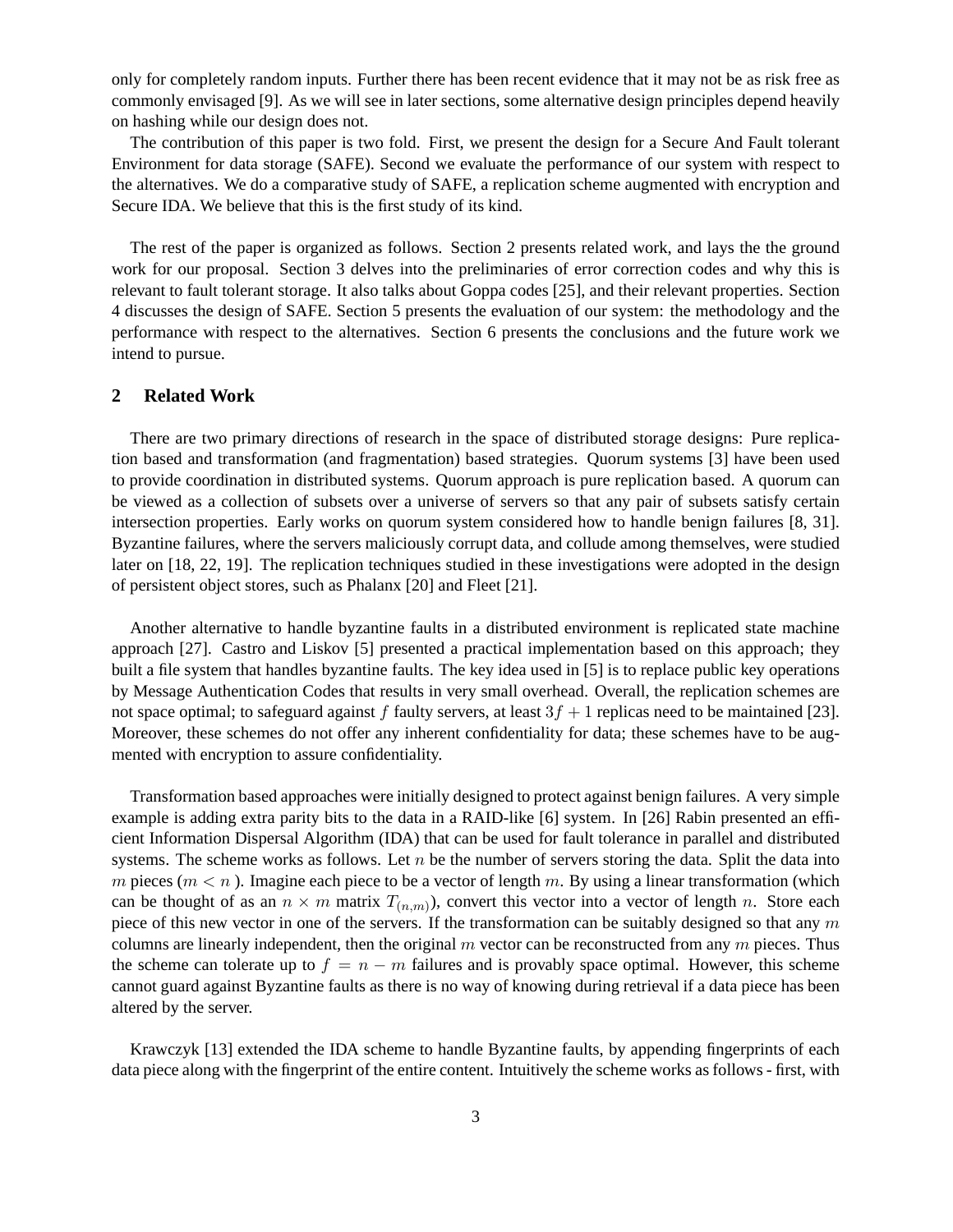the help of the fingerprints, the integrity of the data pieces can be verified, and once the required number of unaltered pieces are identified, the original document can be retrieved using the IDA scheme. This extension does not solve the security/confidentiality issue. However, the distributed fingerprinting can be combined with secret sharing [28] in a clever way that uses symmetric key encryption; the resulting scheme is shown to be secure with short secret sizes [14]. This approach, known as **SecureIDA** was exploited in the design of e-Vault, an electronic storage system developed at IBM [10]. A hybrid approach that combines secret sharing and replication based strategies has recently been developed by Lakshmanan et al [16]. This scheme tries to retain the best aspect of both the schemes and offer various levels of security guarantee, along with other flexibilities.

We conclude this section by mentioning a few other distributed storage systems that have been reported recently. The PASIS architecture developed at CMU provides a combination of decentralization, redundancy and encoding along with dynamic self-maintenance in the design of a *survivable information storage* [33]. The OceanStore project at Berkeley is a global scale information system designed with a goal to be able to supply data anywhere and anytime and therefore combines decentralization and cryptographic techniques in its architcture [15]. Farsite [1] is a scalable file system developed at Microsoft Research, that provides the abstraction of a centralized file system over a set of physically distributed untrusted workstations acting as storage units.

# **3 Error Correction and Fault Tolerance**

#### **3.1 Preliminaries**



**Figure 1. Shannon's Observation on Information Rate over a Noisy Channel**

In this section we try to draw a connection between the theory of error correction codes (ECC) and the design of space efficient fault tolerant storage. ECC has been studied in numerous contexts, and chiefly in connection with the transmission of messages over noisy communication channels. Figure 1 shows such a scenario. The message to be transmitted is of length  $m$ . However, because of the noise in the channel, some of the bits are modified with some error probability  $p$ . Notice, that this error probability is an intrinsic property of the channel and serves as an abstraction of the physical characteristics of the channel that gives rise to this transmission noise. At this point one can see a clear analog between a noisy channel and a failure prone storage; the writer in this case has the role of the sender and the reader acts like the receiver. To safeguard against the errors in the channel (or the storage), one can add redundancy to the message so that even if some of the bits are corrupted the original message can be recovered. In Figure 1, the original message (of length  $m$ ) is inflated with redundancy bits to length  $n$  and then transmitted over the channel.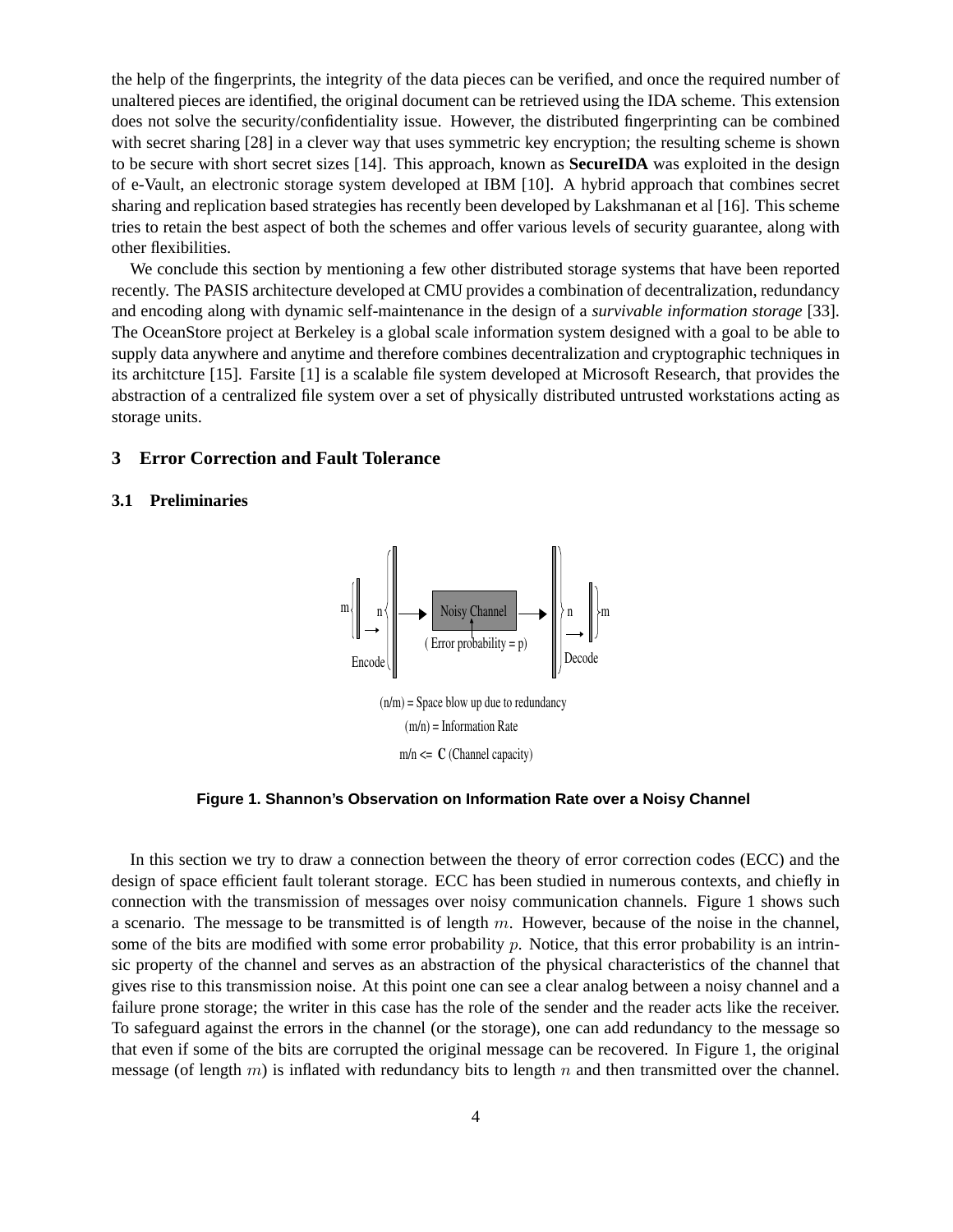The quantity m/n is known as the *Information Rate*, since this defines what fraction of the total transport is the original information content. What is the theoretical upper limit of Information Rate? In his classic 1948 paper that opened the field of modern communication theory, Shannon showed that for any channel, there exists a quantity called the *Channel capacity* (C), that serves as the upper bound of the information rate [29]. In our case, the failure probabilities of the storage units abstractly define this quantity  $C$ ; given an accurate estimate of this probability, the upper bound can be determined. However, for all practical purposes, one can replace the probabilities with the expected number of errors  $(f)$  and thence design all subsequent algorithms.

Shannon's paper that had mostly information theoretic ideas, did not have any constructive proof that the bound  $C$  can indeed be attained; the proof was existential in nature. One primary goal of the theory of ECC is to investigate how close to this limit the information rate can be pushed by explicit algorithms. Therefore, it is quite natural that one would look into ECC techniques to design space-optimal redundancy algorithms to build fault tolerant storage. There are numerous error correction schemes with different Information Rates. The algorithmic complexity increases as the Information rate is improved. For a clear understanding of Information and ECC theory, the reader can refer to texts such as [7] and [25], respectively. For our purposes, we have focused on a specific ECC, viz., Goppa codes [25]. These codes, in addition to having good information rates, offer certain cryptographic properties that can be exploited in designing secure and fault tolerant storage.

# **Reed-Solomon and Goppa Codes**

Next, we present the construction of Reed-Solomon and Goppa codes in brief, since a detailed mathematical description is beyond the scope of this paper and perhaps not as much relevant as the main design principle. The main intent is to bring out the cryptographic properties of these codes that make them attractive for designing storage systems for untrusted environments. e A linear  $(n, k, d)$  code  $(n \ge k)$  is a linear mapping E from a set of strings of length k to the strings of length n, such that for any two strings x, y (of length k) the Hamming distance between the encoded strings,  $D(E(x), E(y)) \ge d$ . This means any two strings of length k are now separated by at least a distance  $d$  in the encoded form. For any linear code, there is an associated *generator* matrix G (dimension  $n \times k$ ) that maps strings (vectors) of length k to strings of length  $n$ . Encoding a string therefore is simply multiplying the vector with the Generator matrix. On the other hand, checking whether a string of length  $n$  is really a codeword involves another matrix  $H$  (dimension  $(n - k) \times n$ , known as the *parity check matrix*. The rows of H are such that they give a basis to the null space of G, i.e.,  $G.H^T$  is a zero matrix. Any codeword  $\alpha = Gx$  therefore also belongs to the null space of H, giving  $\alpha H^T = 0$ . This is how one checks if a transmitted packet is a codeword or not. If  $\alpha H^T \neq 0$ , then it is an indication that the transmitted packet has been corrupted. A linear code is completely defined with the help of its generator and parity matrices.

A Reed-Solomon code is a specific class of linear code. The easiest way to think about such a code is as follows. Consider some finite field  $F_q$  of order q and imagine a polynomial  $f(x)$  of degree  $k < q$ , over the field, i.e.,  $f(x) = f_0 + f_1 x + \ldots + f_{k-1} x^{k-1} \mid f_i \in F_q$ . Let  $\alpha_0, \alpha_1, \ldots, \alpha_{n-1}$  be n points in the field  $k < n <$ q). Consider the vector obtained by evaluating  $f(x)$  in all these points, i.e.,  $\hat{f} = [f(\alpha_0), f(\alpha_1), \dots, f(\alpha_{n-1})]$ . This vector  $\hat{f}$  can be thought of as the encoding of the message block  $[f_0, f_1, \ldots, f_{k-1}]$ . If  $g(x)$  is a different polynomial of degree k, the corresponding vector  $\hat{g}$  can agree with f on at most  $k - 1$  points, since two polynomials of degree at most  $k - 1$  can share at most  $k - 1$  roots. Hence the encoded vectors differ in at least  $n - (k - 1)$  points, which is the minimum distance of this code. One can easily show that this polynomial formalism can be easily cast in the form of a linear transformation.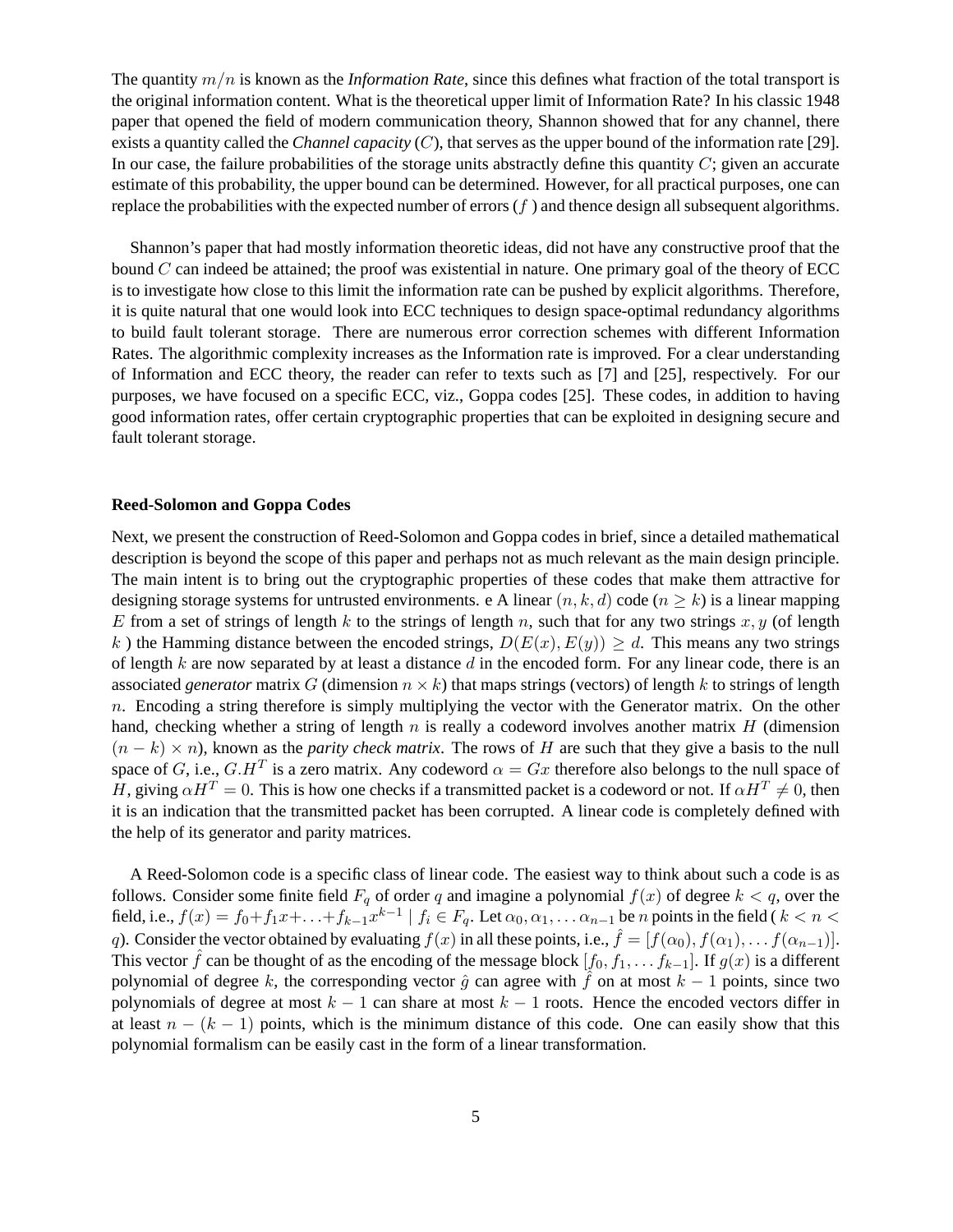A Goppa code is another kind of linear code that is determined by an irreducible polynomial  $g(x)$ .

$$
g(x) = g_0 + g_1 x + g_2 x^2 + \dots g_r x^r, \quad g_r \neq 0
$$

The coefficients and the variable x can take values from a field  $F_q|q = p^m$  for some prime number p and integer m. Let  $\alpha = (\alpha_1, \alpha_2, \dots \alpha_n)$ ,  $\alpha_i \in GF(q)$ , such that for all j,  $g(\alpha_i) \neq 0$ . Let  $\hat{t} = (t_1, t_2, \ldots, t_n), t_i \in GF(p)$ . A Goppa code is a collection of vectors  $\hat{t}$  that satisfy the following equation.

$$
\Sigma_{j=1}^n \frac{t_j}{x - \alpha_j} = 0 \mod g(x)
$$

A Goppa code is completely determined by the Goppa polynomial  $q(x)$ .

Goppa codes have fast decoding algorithms, in particular they can be decoded using known algorithms to decode other standard codes, viz., the Generalized Reed Solomon Codes. For example, the well known Peterson Algorithm for GRS codes can be adopted to decode Goppa codes. The decoding in such case is of order  $O(f^3 + nf)$ , where f is the number of bit errors in a binary string. In what follows, we describe the cryptographic properties of these codes.

# **3.2 Cryptographic Properties of Linear Codes**

#### **McEliece Cryptosystem**

Decoding a general binary linear code is NP-complete [4]. Based on a similar intuition McEliece developed a public key cryptosystem that exploits the hardness of syndrome decoding of a Goppa code. In brief, the scheme works as follows. A private key consists of four items: (i) an irreducible polynomial, the Goppa polynomial, (ii) a permutation of n elements  $\alpha = (\alpha_1, \alpha_2, \dots \alpha_n)$ ,  $\alpha_i \in GF(q)$ , (iii) a parity check matrix  $H$  (this has to be computed) and (iv) a matrix  $S$  that scrambles the plaintext.

The public key consists of the generator matrix  $G$  computed in a particular way; we skip the details of this generation process for brevity.

To encrypt a plain text s, a sender gets hold of the public key, computes the ciphertext as  $c = s \cdot G + e$ . Where  $e$  is any random error pattern up to  $f$  bits, where  $f$  is the maximum number of errors the code is designed to correct. The private key holder, on having the parity check matrix  $H$ , will be able to recover a codeword even in the presence of f errors or less. However, an adversary will have to face the decoding problem without knowing the error vector e. This hardness is the basis of McEliece Cryptosystem [24]. To date all known attacks on this scheme are exponential; there is no known subexponential structural attack that might distinguish between a permuted Goppa code from a random code. Just as a contrast, the hardness of decoding RSA, the most popular public key infrastructure, is not known to be NP-complete and subexponential structural attacks are also known to exist.

We exploit this cryptographic property of these linear codes. When combined with the default fault tolerance feature, we believe these codes provide a powerful design principle for secure fault tolerant storage. In the next section we describe how exactly we use linear code based encoding/encryption in our storage design.

# **4 Design of SAFE**

Figure 2 shows the block diagram of a distributed data store. There is an un-trusted storage medium. A producer of the data, denoted as **W** writes onto this storage. Subsequently the data is read by a consumer, **R**. Both **W** and **R** are potentially trusted parties. However, the nodes where the data is stored can be completely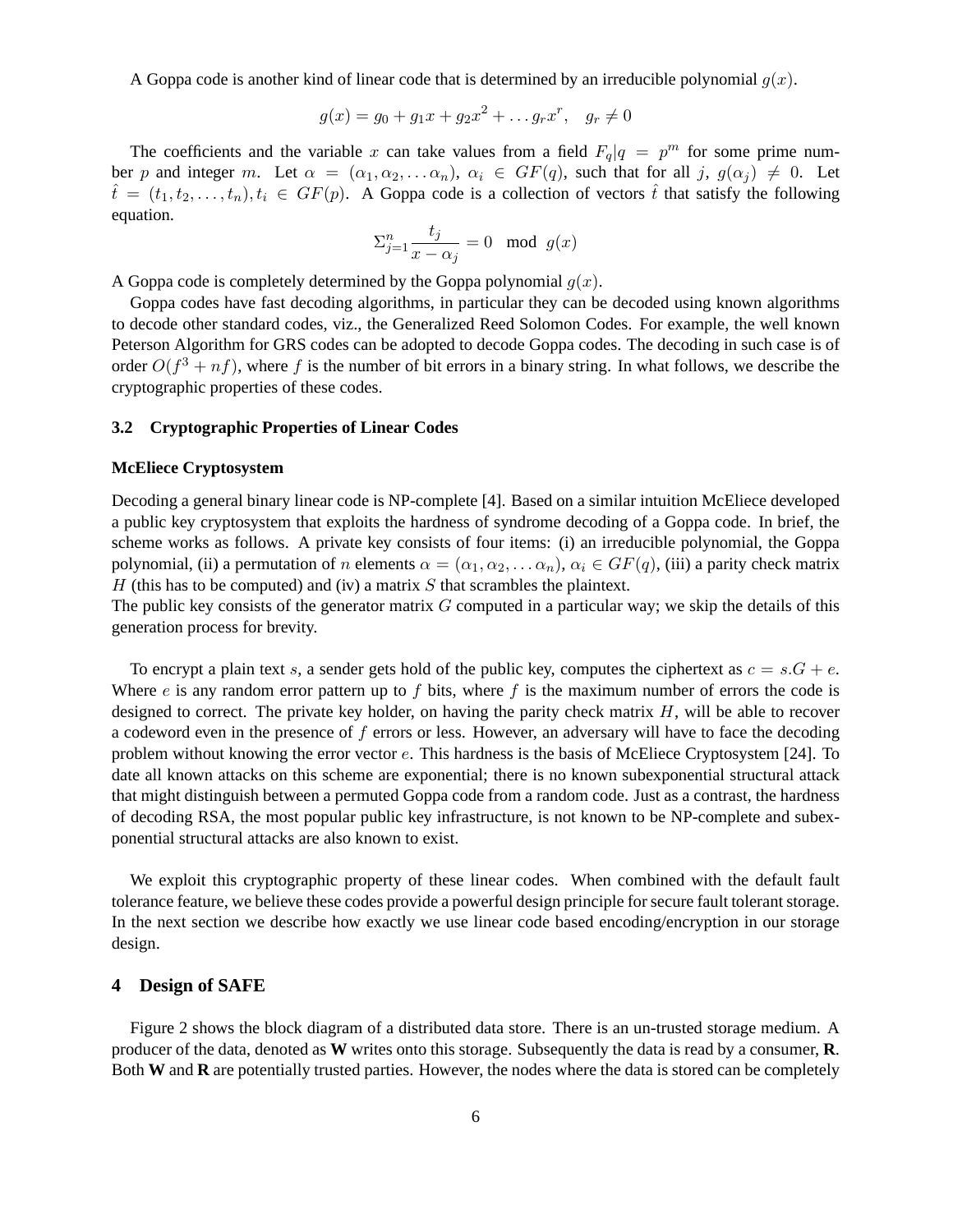

**Figure 2. Abstract view of a Distributed Secure Storage**

un-trusted. The system is prone to Byzantine failures. We assume that at any given time, no more than  $f$ servers can modify the data maliciously. However, we do not assume any upper bound on the number of servers that may work together in order to read the data  $<sup>1</sup>$ . Clearly the threshold cryptographic schemes</sup> [11], that make an assumption about the number of colluding servers, will not work in such a scenario. To write a document, *W* grabs the public key published by *R*, encrypts it using this public key and then writes the encrypted message onto the medium. In this case the public keys are actually generated by the linear error correcting codes that we have discussed in the previous section. The first advantage of this scheme is the dual purpose served by the encoding operation; first as a means to provide fault tolerance and second as a strong encryption method. The absence of any symmetric key offers two more features. Neither the writer or the reader need to maintain pairwise symmetric keys. And next, the security risk is minimized; although we assume that both writer and reader to be trusted, for the kind of application class we consider, the writers (that could potentially be sensors generating volumes of data) could be compromised easily, for several reasons such as exposition to the external world, mobility etc.. In such cases, a compromised writer, which had access to a symmetric key would automatically lead to the violation of confidentiality. On the other hand, it is relatively safer to assume that the consumer of the data stay un-compromised for a much longer period of time. Since the encryption is done using the public key of this consumer, only a private key, which is held by only one party, can decrypt the data.

We assume that all writes for any single data block are strictly serialized. This is not a very restrictive assumption, because, even if there are multiple writers of a single block, the write requests can always be linearized at some location that may act as a gateway to these servers. This is similar to the assumption that multiple writers coordinate their write operations when they access the same file. For any write and read operation, the user tries to contact a server, up to a predetermined timeout. If the server does respond, communication takes place, otherwise, the part of the data being exchanged with this particular server is assumed to be erroneous, both for write and read operations. Use of timeout leaves the possibility of not being able to differentiate between the *slow* and the *faulty*. However, in a practical deployment, it should be reasonable to determine a timeout period long enough to filter out the non-responding units.

Figure 3 is showing the details in our scheme. The original data to be stored is m bits long; m is assumed to be a multiple of 8 and therefore it is essentially a  $m/8$  byte long data block. Once these m bits are encoded to a string of  $n$  bits using a Goppa code, the bits are distributed and are stored on different servers.

<sup>1</sup>There are two aspects of security to consider: (i) *integrity*, for which theoretically there has to be an upper bound on the number of bit alterations, and (ii) *confidentiality* which can be independent of how many parties trying to decipher a cyphertext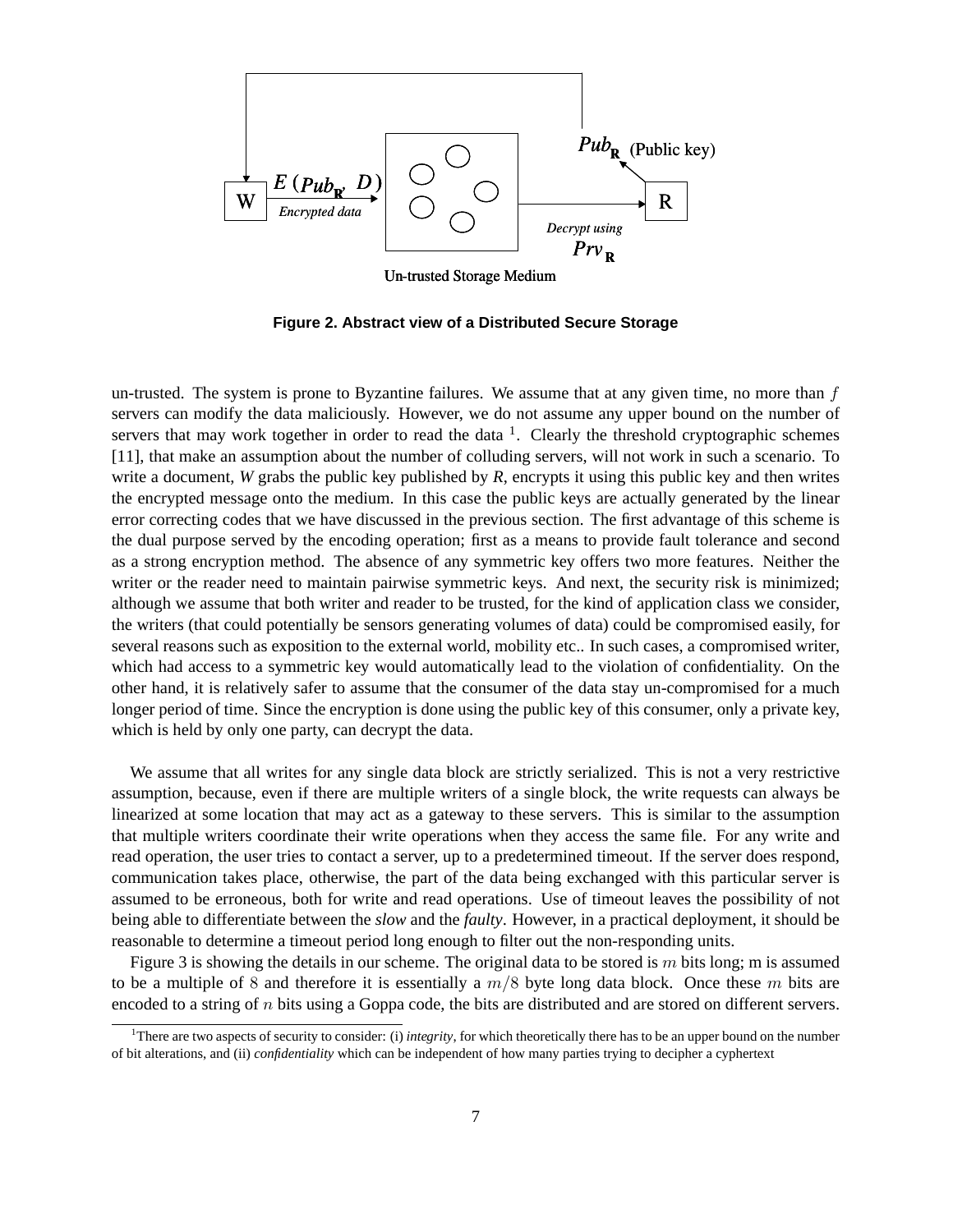

**Figure 3. A Goppa Encoded Data block distributed to** n **Servers**

The reason we have to consider the block as a string of bits ( and not bytes) is because we are using a binary Goppa code that safeguards against bit errors. Handling done at a byte level will keep the bits all together, and thereby a single server failure will affect eight bits at a time. Such bulk errors can be dealt with by using specialized codes known as Erasure codes. However, in the scope of this paper, we did not consider such options and limited ourself to simply using Goppa codes. The bit level operation can also be averted if we used non binary Goppa codes that operate with a larger alphabet of symbols; such codes can perhaps consider a single byte as one symbol. However, again we limited ourselves to the binary design, because normally the binary codes are known to have better fault tolerance parameters.



**Figure 4. Bunching up** V **blocks to extract bit columns**

Storing a single bit at a time on a server would be inefficient. In reality we bunch up a number of blocks that need to be stored and then isolate out the bits from these blocks, put these bits into a new block of writable length, and store the new block on to one server. Figure 4 describes this process. A number  $(V)$  of  $n$  length blocks of a file that is being written are bunched up. As seen in the figure the bit 0 of each block goes to server 0, bit 1 to server 1, and so on. Note that these blocks are output of a Goppa encoding module. If we take V to be a multiple of 8, it yields a block of  $V/8$  bytes. Thus in one time we write  $V/8$  bytes to each server. For small  $V$ , the write process is inefficient due to the transport overhead associated with writing to a server. The scheme therefore definitely yield better results in storing high volume of data at one time than small volumes. Meta-information, such as file name, block identifier and bit column identifier are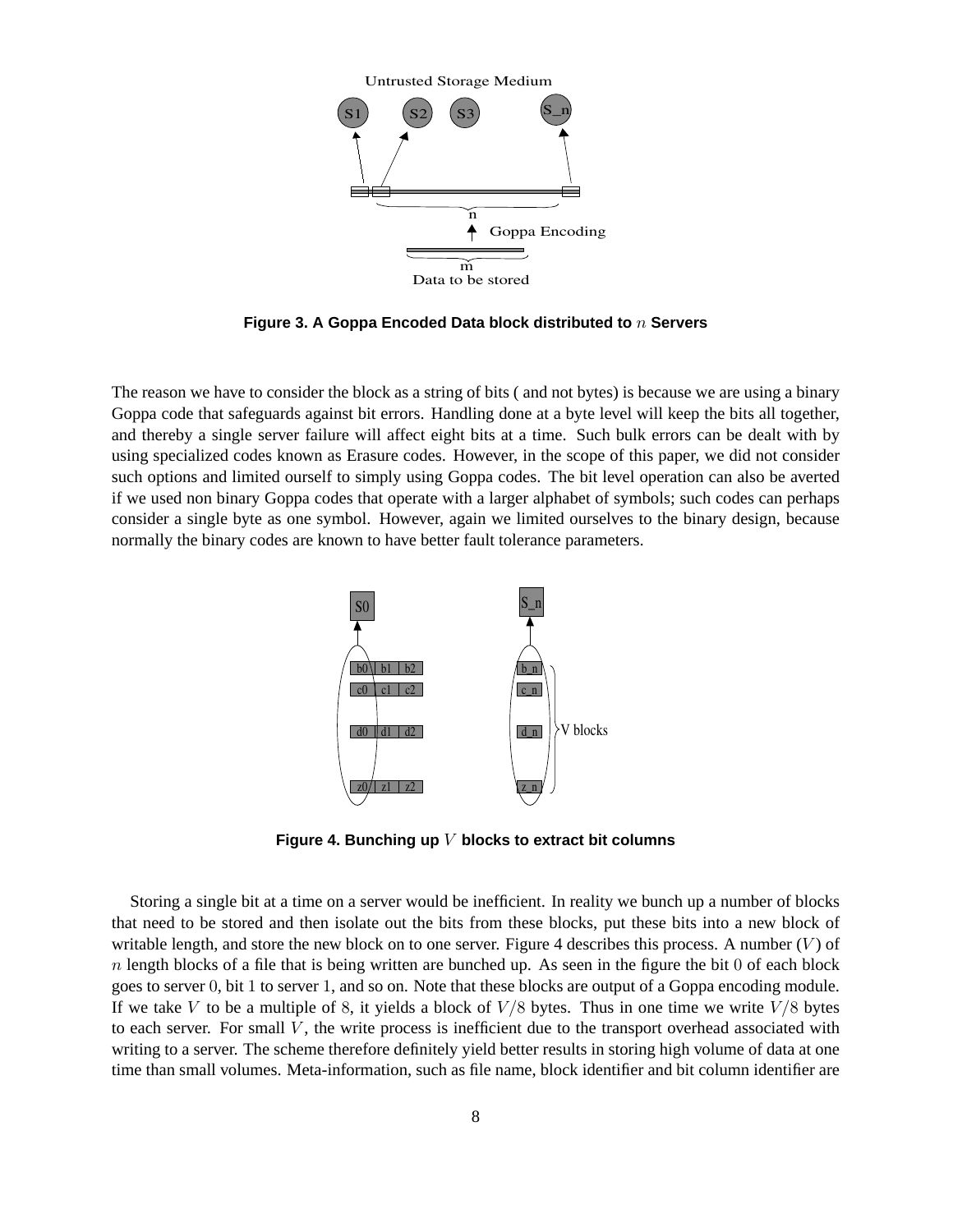all appended along with the data blocks finally being stored. These informations are essential for a subsequent read phase.

Data Retrieval from the system is exactly the reverse of the write operation. The blocks retrieved from a server are essentially the bit columns of the original data. Once all such columns are acquired and arranged with the help of the meta information, the whole bit matrix is transposed to yield the original blocks. If some server does not respond, i.e., if some of the bit columns are missing, we fill them with zeros. These are the erroneous bits, and the decoding module in the very next step can extract out the data given by the user even in presence of these erroneous bits. Also notice that the presence of malicious servers ( up to f of them) that may modify the data blocks, does not change anything. Because the ECC naturally handles any alteration ( less than or equal to  $f$  ) in that data that may happen for any reason. This is the primary distinction between supporting a fail-stop system and a Byzantine system. However, a Byzantine failure may involve one further complication; one malicious party masquerading as other parties and sending wrong data on everyone's behalf. Normally t is impossible to attend any distributed consensus even in the presence of a single malicious party, however, for *practical* fault tolerance it suffices to use authentication as a protection against such masquerading. One can use a standard public key infrastructure for this purpose, but that incurs performance penalty. A faster and cheaper alternative is to use Message Authentication Code (MAC) [5]. Any such mechanism can be integrated into our architecture without any incomapatibility factor and incurring only performance cost.

A user, while writing in this setting follows what we already described in section 3.2. He encodes the data block using Goppa codes and randomly adds t bit errors  $(t < f)$  to the block. An adversary trying to read this encrypted data, will have to solve the Syndrome Decoding problem for Goppa codes, which is provably hard. While, this takes care of confidentiality, the system is still robust to tolerate up to  $f - t$  failures ( because the user has already used up  $t$  errors to confuse the adversary ). This enables the user to use the scheme in a public key infrastructure. However, when the storage is used just like a private storage, and no public key exchange is necessary, the Goppa code parameters need not be published at all. In that case it is not even required by the user to add the random error pattern, and thereby utilizing the full robustness of the system, i.e., tolerating up to  $f$  failures.

### **Implementation**

The system is right now implemented as a user level library and is tested to work on Linux operating system. A gateway mediates between any client and these servers. The communication between the client and the gateway is assumed to take place through a secure channel. The servers all run a listener thread; a thread that listens for read and write commands from the gateway, the gateway receives the commands from the client. The gateway is assumed to be trusted, as it performs all the cryptographic operations with the plaintext. On receiving the plaintext from the client, the gateway performs encoding/cryptographic operations, transposes the bit arrays as we discussed before, generates the meta-data about the blocks and store the blocks (along with the meta data) on the servers. The read operations are done exactly in the reverse order. Note that such a gateway is not an absolute requirement in the architecture; all the tasks could as well be carried out by the client. The current implementation uses the gateway for design simplicity on the client end.

# **5 Evaluation**

### **5.1 Objectives**

In this section we evaluate SAFE on simple microbenchmarks. We also compare it with other two approaches discussed in this paper. To this end we used the same infrastructure that we built for developing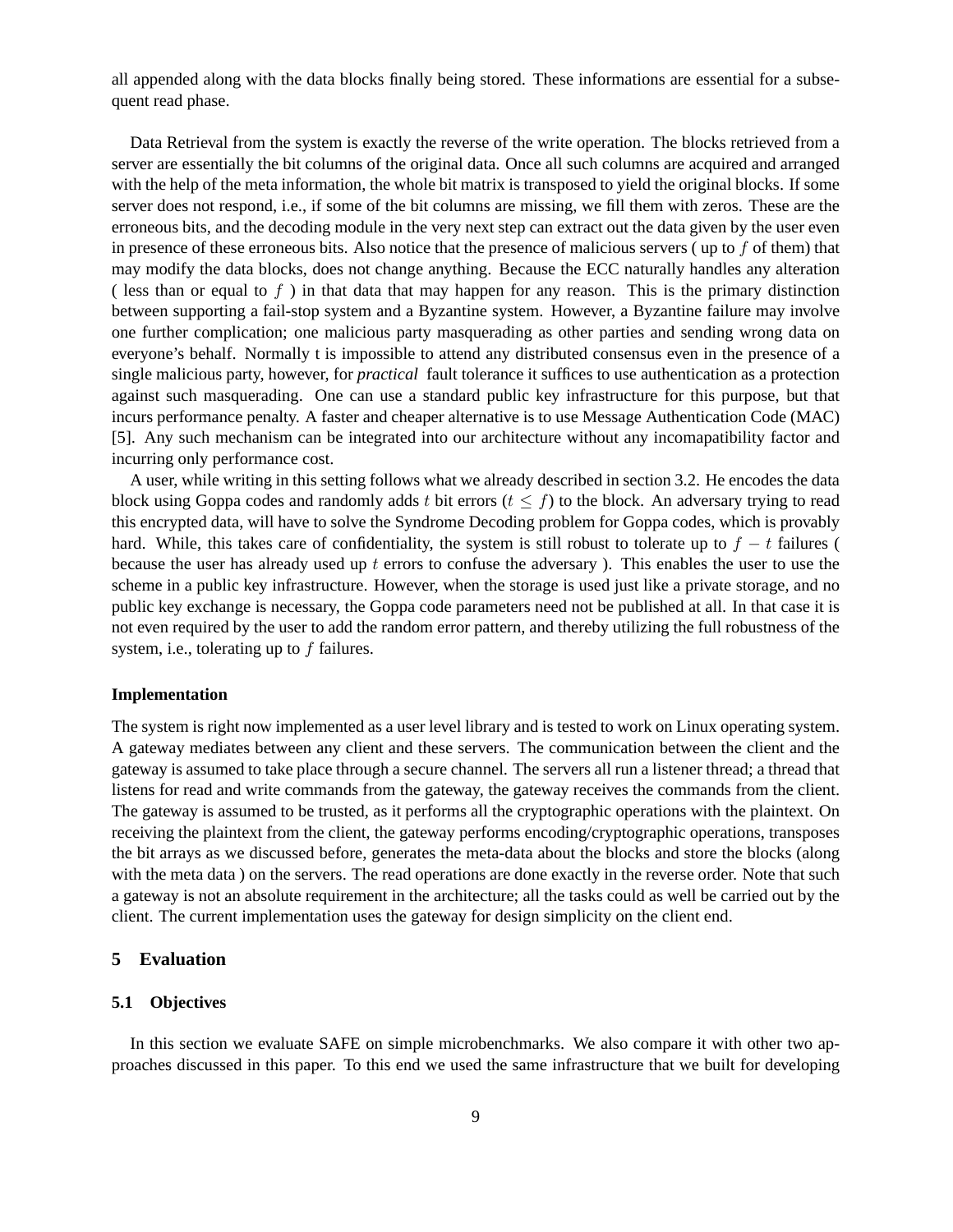

**Figure 5. Layered view of Functionalities**

SAFE, to evaluate the other two schemes as well. Recall that the view of secure distributed storage in Figure 2 is quite generic in nature. It can be used to represent either of SAFE, Secure IDA or replication with encryption. In fact, the design of eVault, the SecureIDA based system from IBM [10] has a similar architecture. The replication based schemes can also be faithfully reproduced in this setting. The immediate purpose of our study is not the design and implementation of a file system end to end, rather we wanted to asses the practicability of our scheme outside the shell of asymptotic order complexities. We also wanted to find out how well it compares with other techniques.

Figure 5 describes the typical cross section of a distributed storage. Layer 1 is the physical storage medium; it could be a disk array like RAID [6], or a bunch of virtual disks like Petal [17], or a host of servers with disks distributed over local or wide area network. Layer 2 is the software layer; depending on layer 1, it can be a driver for disk arrays, or a distributed file system like Frangipani [30], or simple nfs, or some wide area network file system respectively. The core protocol of a distributed secure storage is typically implemented above the first two layers. Our generic infrastructure provides a simple emulation environment spanning a bunch of servers over an nfs and implements the protocols corresponding to different storage schemes. We believe this approach serves two purposes for us. First, we can test the applicability of a Goppa code based algorithm for storage in terms of real life tractability of space and time orders. And second, we get a single platform to normalize the implementation of three different strategies to carry out a comparative analysis.

We have run all the experiments on a cluster of 16 nodes, each being an 8-way SMP, 550 MHz Pentium II, with 4GB RAM and 2MB L2 cache. The nodes run RedHat Linux 7.1. In all the experiments, we eliminated the client that we mentioned in the previous section, because the communication between the client and the gateway is simply a secure transmission of read and write data and it really does not involve any of the distributed protocols. Similarly, during the write and read operations, at the server end, the interaction between the nfs and the server thread executing the read/write command is beyond the scope of the protocols. Including this interaction with the disk, which is shared by many different users may perturb the actual reading for the cost of the protocols. To estimate this cost accurately, we account for the encoding and decoding costs, the cost of handling the meta information, and the communication overheads.

#### **5.2 Comparison Platform**

We have tried to reproduce the two schemes other than SAFE in a minimal but faithful way. For a replication based strategy, we felt that implementing a complete system, such as a quorum of a particular kind is not necessary, as that would include building mechanisms to handle consistency which we are not dealing in the first phase of SAFE's development. We emulate a write operation in a pure replication strategy in following steps - (i) encrypt the data using symmetric encryption; we used AES in particular, (ii) make  $(3f+1)$  copies of this data and (iii) disseminate the copies among  $3f+1$  servers. A read operation similarly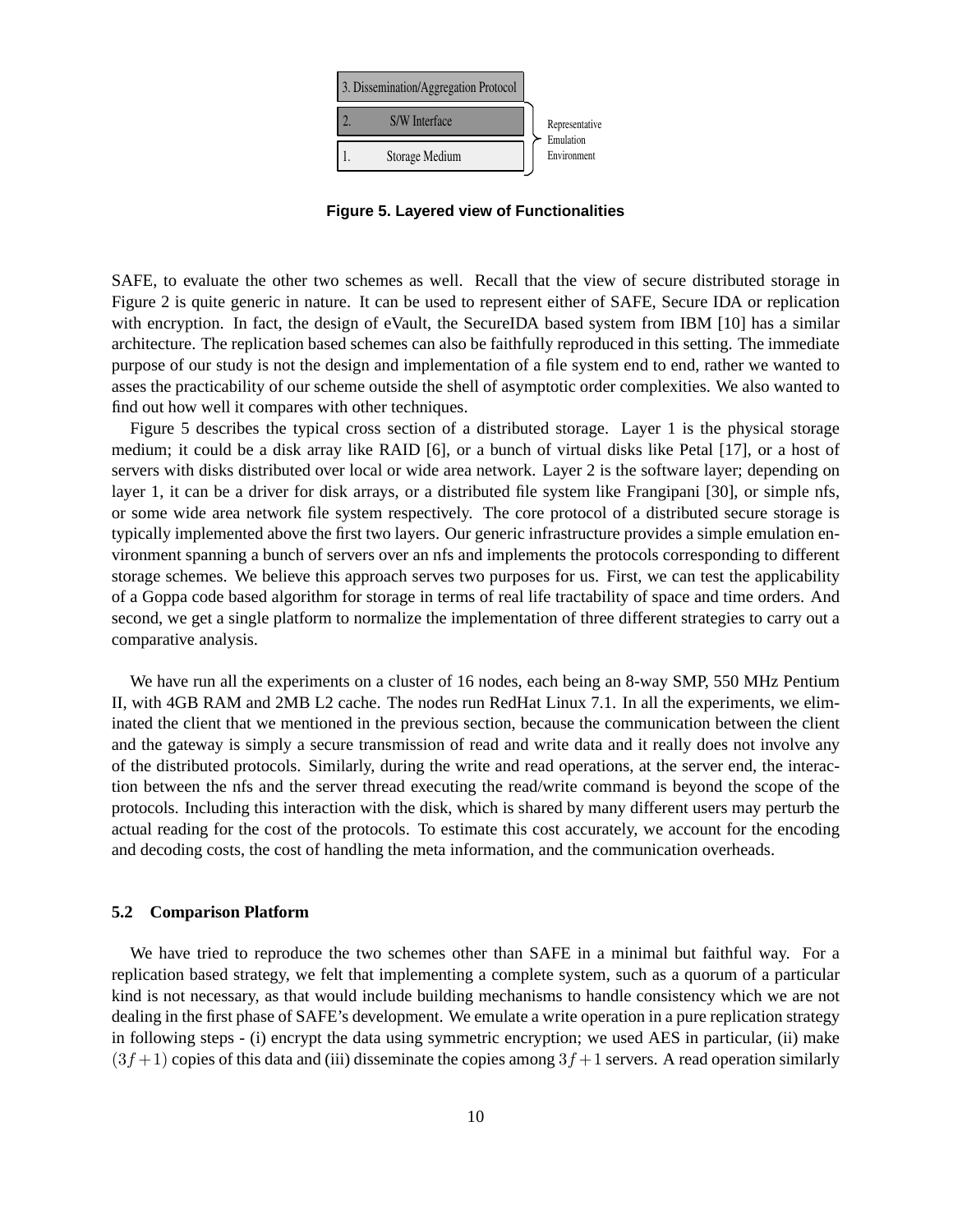consists of - (i) reading the data back from at least  $f + 1$  servers, (ii) take a majority voting to determine the correct copy of the data and then decrypt using the same key.

For the SecureIDA scheme, we take the following steps - (i) Inflate an  $m$  byte data into  $n$  bytes using a linear mapping with a row rank at least m, let's call these pieces  $d_i$  for  $(1 \le i \le n)$ , (ii) with each  $d_i$ , append the vector  $(H_1,H_2,\ldots H_i\ldots H_n)$  ,  $H_i$  being the hash digest of  $d_i$  (iii) Store each of these document pieces with a different server,  $n$  servers in all. The read operation retrieves the stored pieces, verifies from the hash digests the integrity of each piece and then choose from these pieces  $m$  uncorrupted pieces and assemble them to recover the original block of length  $m$ . The original scheme proposed by Krawczyk, does not require the entire digest vector to be appended to every piece. Instead, the digest vector can be processed with an ECC beforehand and only the pieces from this encoded vector be appended with each data piece. We avoided that complication here at the cost of slight blow up in space.

### **5.3 Results Summary**

To implement SAFE we chose a Goppa code implementation with the following parameters. It takes blocks of 82 bytes and transforms them into blocks of 128 bytes, i.e.,  $n = 1024$  bits. As we discussed in section 4, we bunch up a number of blocks of size 82 and encode them into 128 byte blocks. This particular implementation can correct up to 37 errors  $^2$ . To keep consistency with the experimental set up for SAFE, we choose similar parameters for other experiments as well, i.e, we consider blocks of 82 bytes; for SecureIDA scheme we transform them into blocks of 128 bytes, which gives a fault tolerance of 46. In the case of replication, no transformation of individual blocks is required, but it has the maximum space requirements. In fact, to safeguard against  $f = 37$  errors, it has to make at least  $3f + 1 = 112$  copies of each block and disseminate all of them.

Figure 6 summarizes the write latencies for SecureIDA and SAFE schemes as a function of number of bytes of data ( expressed as the number of blocks of 82 bytes ). The cost of pure replication based strategy was significantly high compared to the other two schemes; in order for a clear visual comparison between the performance of SAFE and SecureIDA, we choose to present only the latency for those two schemes. We see that SAFE latency is lower for most of the data points. For example, for 512 blocks, SAFE latency is about 1.6 seconds compared to 3.3 seconds taken by SecureIDA. Just as point of refrence, for the same number of blocks the pure replication scheme took more than 200 seconds. This is due to the fact that Goppa code has fast encoding. Note that in these experiments, SAFE and SecureIDA schemes are forced to handle the data in blocks, because of their algorithmic requirements. While there is no such algorithmic restriction for the replication scheme. It can ideally write any number of bytes in one operation. Though in reality this might not hold. For example, these schemes can as well be running on top of a disk array. In this case it is natural to expect that data transfer is limited to blocks of a maximum length. Just to emulate this behavior we imposed a restriction on the block length that could be written in one operation. In this case for the replication based scheme; for 512 blocks, the latency increased to 337 seconds, showing that this is perhaps unsuitable for at least disk array like environments.

Figure 7 notes the corresponding read latencies. In this case, the SAFE's performance was worse compared to the other two. The replication based scheme has a much improved latency for reading compared to writing, because on the average it had to read less number of replicas to find a majority and hence select one of them as the correct one. However, the latency worsened in the case of SAFE. For example, for 1536 block of data, SAFE read takes over 12 seconds, as opposed to 9 sec and 3.9 sec for the replication and SecureIDA schemes respectively. This is because Goppa module in the presence of failures has to do some

<sup>&</sup>lt;sup>2</sup>Since the error correction codes are of combinatorial nature, they only come in discrete parameters that cannot be arbitrarily changed. The block lengths 82 and 128 in this case are the specific parameters that are allowed by Goppa Codes.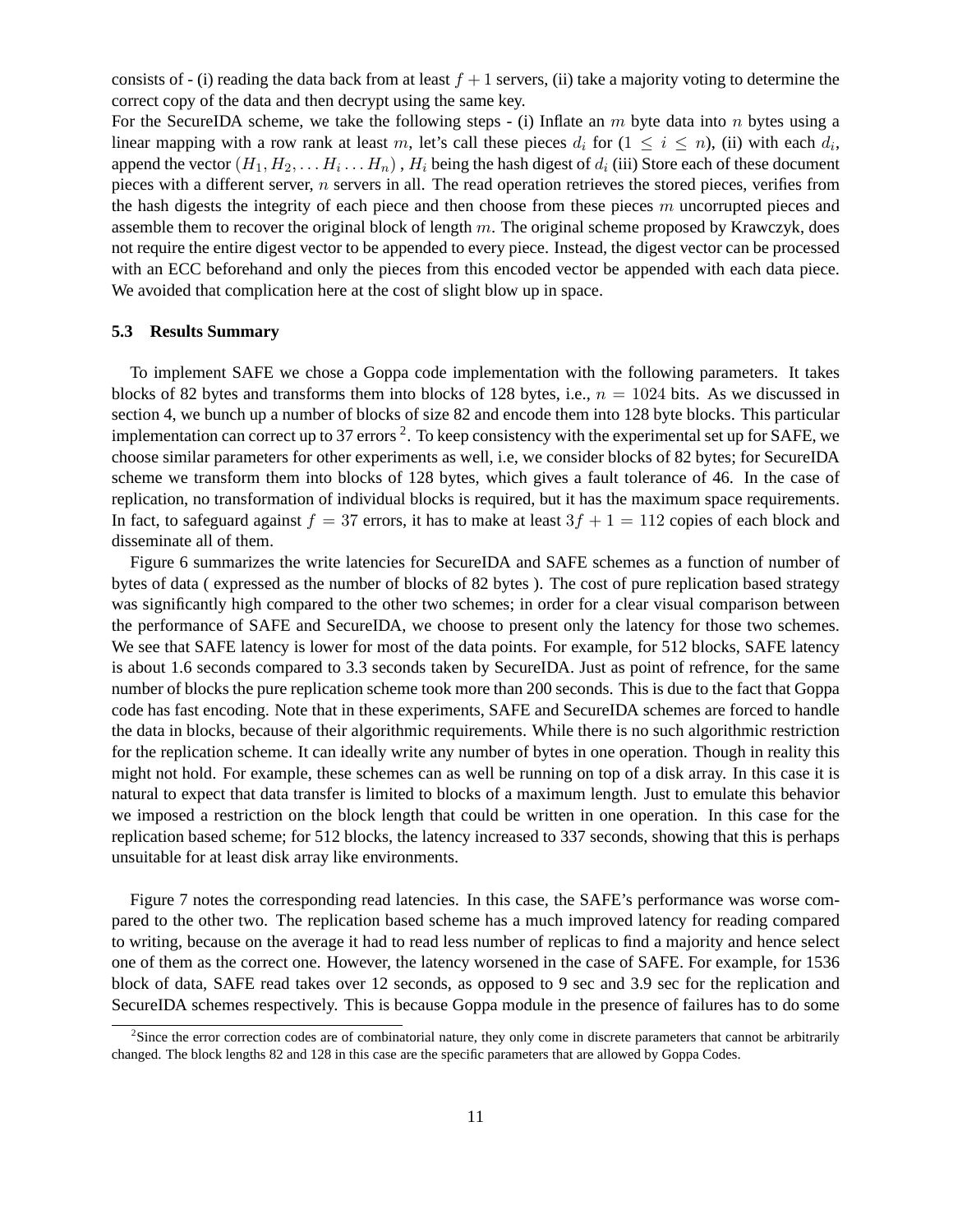extra work called syndrome decoding.

Figures 8 and 9 shows the bandwidth offered by these different schemes. For write, the replication bandwidth is very low compared to the other two. We observe that SAFE and SecureIDA are comparable on this metric; while SAFE has a slightly declining slope, SecureIDA shows a rather rising curve (except at the end where it bends down slightly). Upto 2048 blocks, SAFE has higher bandwidth than SecureIDA. The reason for such decline in bandwidth is the bit-level block isolation that is necessary for SAFE (ref. figure 3). Implementing SecureIDA also needed similar isolation of vertical data blocks, however that is done at the byte level and hence much faster compared to bit level operation. Nevertheless, the two schemes are comparable for almost all data points. For read operation however, the bandwidth offered by SAFE is much worse compared to the other two schemes. However, it is reasonable to expect that in a system which is dominated by writes and critical integrity and confidentiality needs, a user may be willing to pay such prices for occasional reads.

We end this section on a general comparative note. Table 1 summarizes qualitatively different aspects of the three schemes we studied here. On the space optimality issue, replication is clearly very inefficient compared to the other two. SecureIDA, although has very good performance numbers on the data set used in this work, suffers from one weakness; lack of deterministic guarantee for data integrity. This is because, the integrity is maintained with the help of fingerprinting. It is possible, although with small probability that an attacker determines how to break a cryptographic hash function. In that case the SecureIDA will not be able to tolerate even a single Byzantine failure. The probabilistic guarantee for data integrity may not be acceptable for very critical documents and scenarios.



**Figure 6. Write Latencies under different schemes**

| Properties | Scheme      |                |             |
|------------|-------------|----------------|-------------|
|            | <b>SIDA</b> | Rep            | <b>SAFE</b> |
| Space      | Good        | Bad            | Good        |
| Integrity  |             | $\blacksquare$ |             |
| Encryption | Reqd.       | Reqd.          | Not regd.   |

**Table 1. Qualitative Comparison, ( P = Probabilistic guarantee, D = Deterministic guarantee)**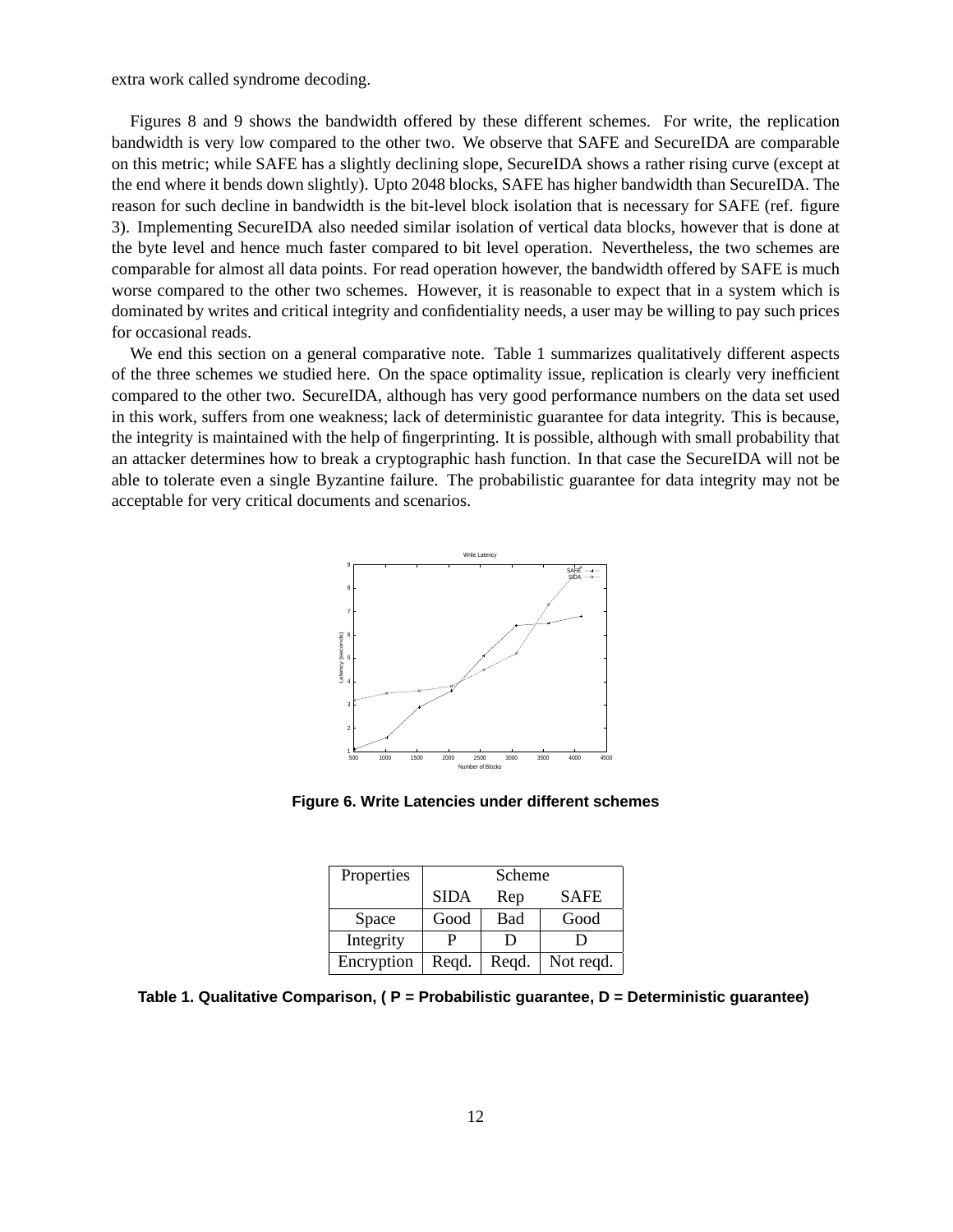

**Figure 7. Read Latencies under different schemes**



**Figure 8. Bandwidth consumed in write under different schemes**

# **6 Conclusions and Future Work**

We discussed a new design principle, i.e, that of using Goppa codes based approach for building secure, fault tolerant storage. The design of SAFE exploits this principle. We demonstrated the practicability of this approach where most of the data transfer happens in bulk. We compared the SAFE approach with two other alternatives. Both SAFE and SecueIDA beat the replication approach in terms of space blow up. Although it appears from the results that the transformation or ECC based schemes are much better than pure replication schemes, this is only true for the selective case where the data transfer happens in bulk. Many applications may as well demand small blocks of data be read or modified. In such a case, reaching out to a large number (say a thousand) of servers , with a small number of bytes every time, may prove very inefficient. Which was predominantly believed to be major weakness of fragmentation based approach.

The design of SAFE serves as a launching pad for the development of an end to end file system, which is currently being investigated at our research group. Although practicability of the scheme is proven, we believe a further optimized set of Goppa Code algorithms can be designed. Among the drawbacks of this approach is the requirement of a large number of servers, which is equal to the number of bits in an encoded block. However, this can be dealt with if non binary codes of good parameters exist.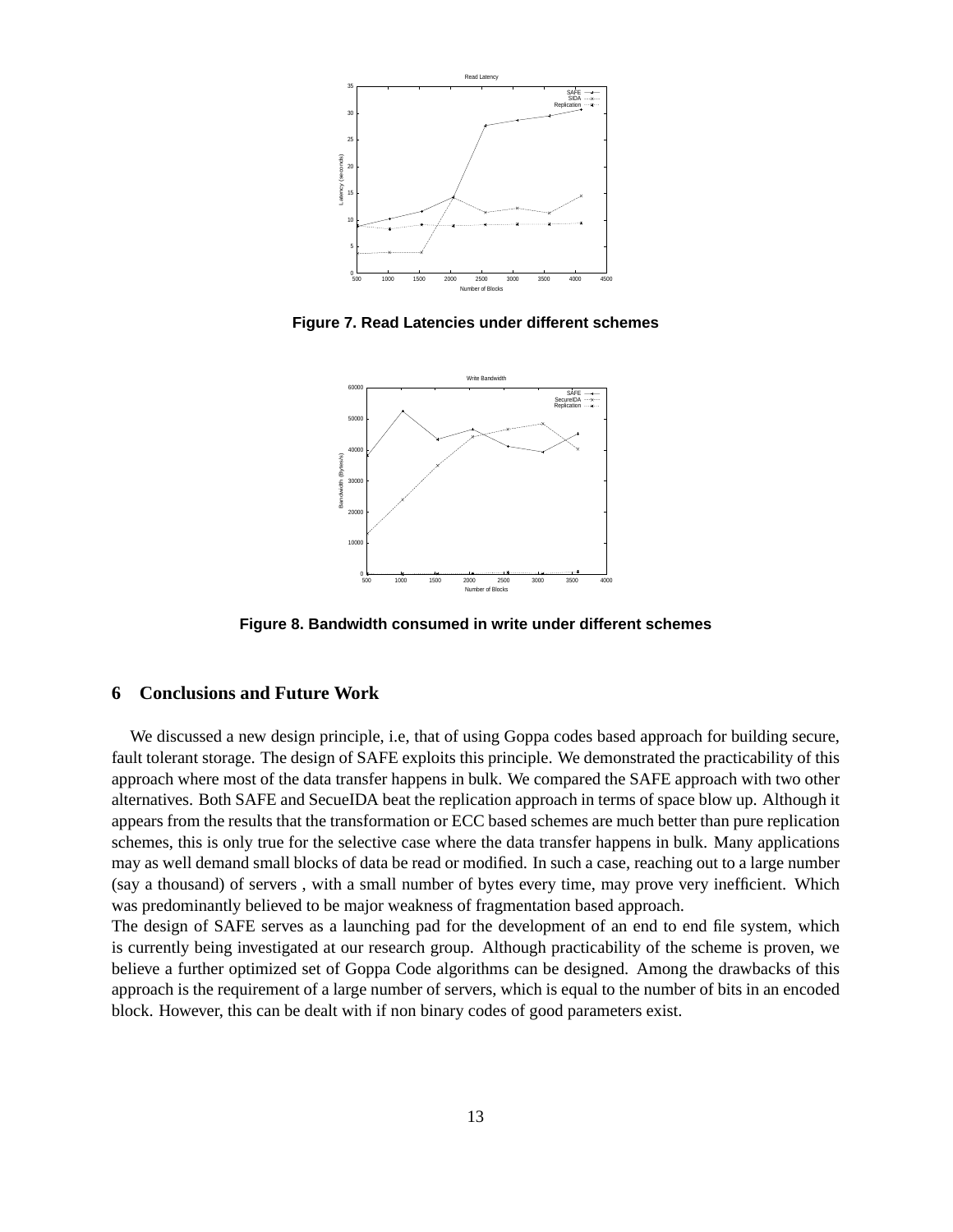

**Figure 9. Bandwidth consumed in Read under different schemes**

### **References**

- [1] A. Adya and et al. Farsite: Federated, available, and reliable storage for an incompletely trusted environment. In *Proceedings of 5th Symposium on Operating Systems Design and Implementation(OSDI)*, 2002.
- [2] N. Alon, H. Kaplan, M. Krivelevich, D. Malkhi, and J. P. Stern. Scalable secure storage when half the system is faulty. In *Automata, Languages and Programming*, pages 576–587, 2000.
- [3] Y. Amir and A. Wool. Optimal availability quorum systems: Theory and practice. *Information Processing Letters*, 65(5):223–228, 1998.
- [4] E. Berlekamp, R. J. McEliece, and H. C. A. van Tilborg. On inherent intractability of certain coding problems. *IEEE Transactions on Information Theory*, IT-24:384–386, 1978.
- [5] Castro and Liskov. Practical byzantine fault tolerance. In *OSDI: Symposium on Operating Systems Design and Implementation*. USENIX Association, Co-sponsored by IEEE TCOS and ACM SIGOPS, 1999.
- [6] P. M. Chen, E. K. Lee, G. A. Gibson, R. H. Katz, and D. A. Patterson. RAID: High-performance, reliable secondary storage. *ACM Computing Surveys*, 26(2):145–185, 1994.
- [7] T. Cover and J. Thomas. *Elements of Information Theory*. John Wiley and Sons Inc., 1991.
- [8] D. Gifford. Weighted voting for replicated data. In *Proc. of ACM Symposium on Operating Systems Principles*, 1979.
- [9] V. Henson. An analysis of compare-by-hash. In *Hot Topics in Operating Systems(HotOS)*, 2003.
- [10] A. Iyengar, R. Cahn, J. Garay, and C. Jutla. Design and implementation of a secure distributed data repository. 1998.
- [11] W. Jackson, K. Martin, and C. O'Keefe. Multithreshold secret scheme. *Advances in Cryptology ( CRYPTO 93)*, 773:126–135, 1994.
- [12] J. J. Kistler and M. Satyanarayanan. Disconnected operation in the coda file system. In *Thirteenth ACM Symposium on Operating Systems Principles*, volume 25, pages 213–225, Asilomar Conference Center, Pacific Grove, U.S., 1991. ACM Press.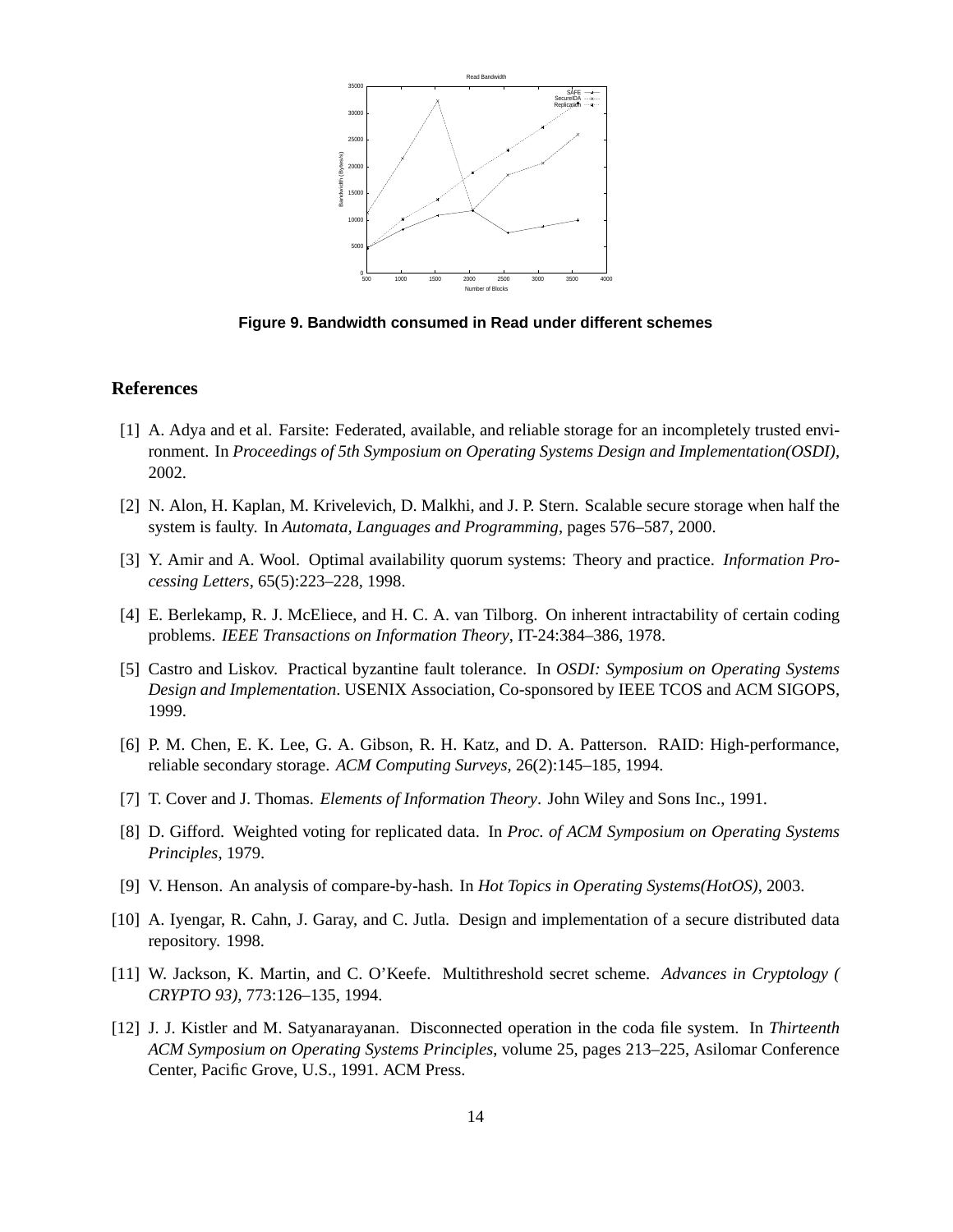- [13] H. Krawczyk. Distributed fingerprints and secure information dispersal. In *Proc. 13th ACM Symp. on Principles of Distributed Computating*, pages 207–218, 1993.
- [14] H. Krawczyk. Secret sharing made short. *Advances in Cryptology ( CRYPTO)*, 773:136–146, 1994.
- [15] J. Kubiatowicz, D. Bindel, Y. Chen, P. Eaton, D. Geels, R. Gummadi, S. Rhea, H. Weatherspoon, W. Weimer, C. Wells, and B. Zhao. Oceanstore: An architecture for global-scale persistent storage. In *Proceedings of ACM ASPLOS*. ACM, November 2000.
- [16] S. Lakshmanan, M. Ahamad, and H. Venkateswaran. Responsive security for stored data. In *Proc. of 23rd International Conference on Distributed System (ICDCS)(to be held)*, 2003.
- [17] E. K. Lee and C. A. Thekkath. Petal: Distributed virtual disks. In *Proceedings of the Seventh International Conference on Architectural Support for Programming Languages and Operating Systems*, pages 84–92, Cambridge, MA, 1996.
- [18] D. Malkhi and M. Reiter. Byzantine quorum systems. pages 569–578, 1997.
- [19] D. Malkhi, M. Reiter, and A. Wool. Optimal byzantine quorum systems. Technical Report 97-10, 17, 1997.
- [20] D. Malkhi and M. K. Reiter. Secure and scalable replication in phalanx. In *Symposium on Reliable Distributed Systems*, pages 51–58, 1998.
- [21] D. Malkhi, M. K. Reiter, D. Tulone, and E. Ziskind. Persistent objects in the fleet system. In *The 2nd DARPA Information Survivability Conference and Exposition*.
- [22] D. Malkhi, M. K. Reiter, and A. Wool. The load and availability of byzantine quorum systems. In *Symposium on Principles of Distributed Computing*, pages 249–257, 1997.
- [23] J.-P. Martin, L. Alvisi, and M. Dahlin. Minimal byzantine storage. In *16th International Symposium on Distributed Computing (DISC 2002)*, pages 311–326, 2002.
- [24] R. J. McEliece. A public key cryptosystem based on algebraic coding theory. *Jet Propulsion Lab, DSN Progress Report*, 42(44):114–116, Jan-Feb 1978.
- [25] O. Pretzel. *Error Correcting Codes and Finite Fields*. Clarendon Press, Oxford, 1992.
- [26] M. Rabin. The efficient dispersal of information for security, load balancing, and fault tolerance. *JACM*, 36(5):335–348, April 1989.
- [27] F. Schneider. Implementing fault-tolerant services using the state machine approach: A tutorial. *ACM Computing Surveys*, 22(4), December 1990.
- [28] A. Shamir. How to share a secret. *Communications of the ACM*, 22(11), 1979.
- [29] C. Shannon. A mathematical theory of communication. *Bell Sys. Tech. Journal*, 27:379–423, 1948.
- [30] C. A. Thekkath, T. Mann, and E. K. Lee. Frangipani: A scalable distributed file system. In *Symposium on Operating Systems Principles*, pages 224–237, 1997.
- [31] R. H. Thomas. A majority consensus approach to concurrency control for multiple copy databases. In *Database Systems*, volume 4, pages 180–209, 1979.